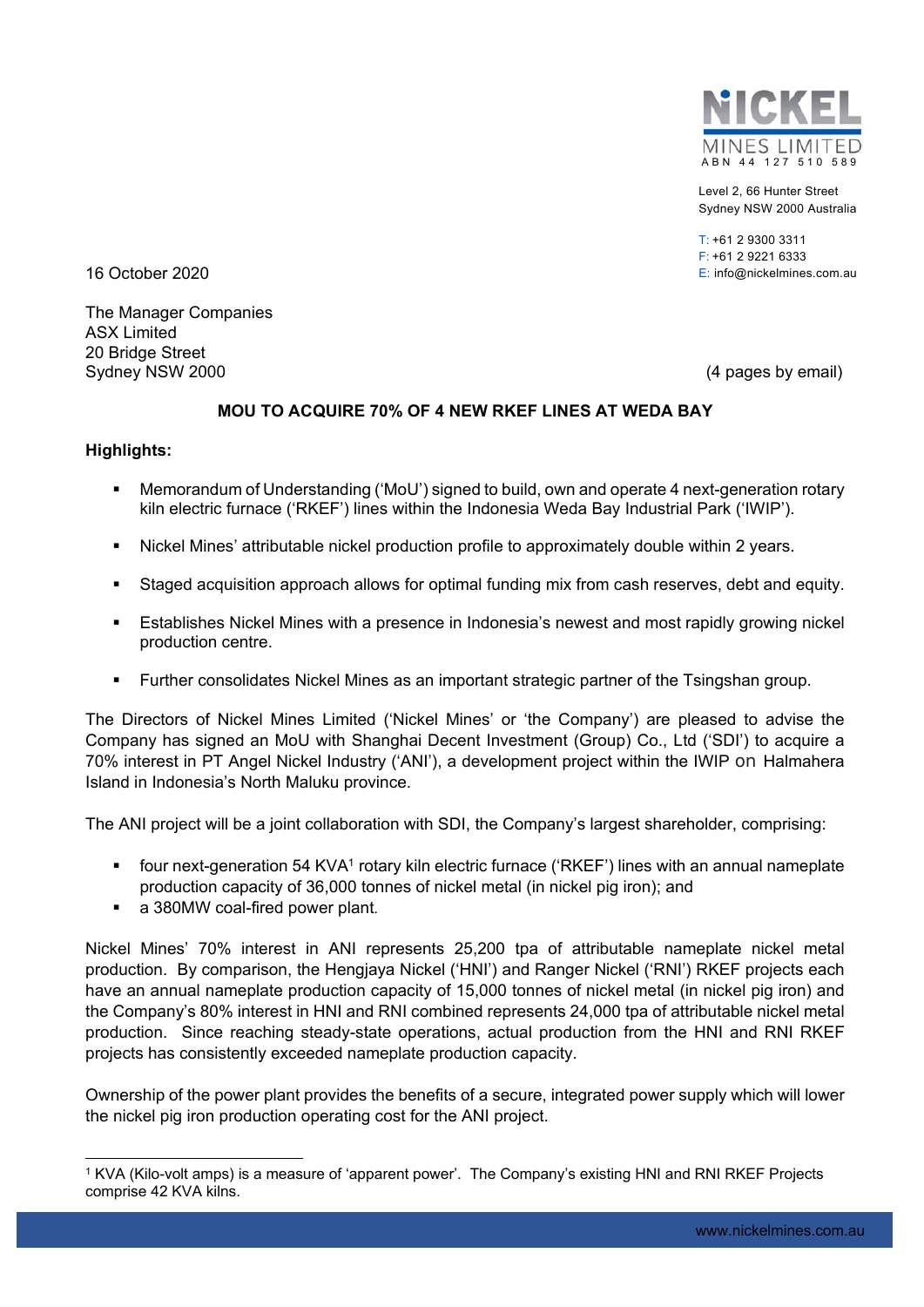Under the terms of the MoU, the Company will acquire a 70% interest in ANI for US\$490M in accordance with the following staged payments:

- Stage 1 US\$210M by the end of Q1 2021 to secure an initial 30% interest.
- Stage 2 US\$280M by the end of Q4 2021 to secure a further 40% interest.

On signing the MoU, the Company paid a US\$10M 'good faith deposit' to SDI and upon execution of a Definitive Agreement has committed to a further US\$20M 'down payment' to SDI with the combined US\$30M to be offset against the Stage 1 payment. This initial US\$30M is funded from existing cash reserves with the remaining US\$460M to be funded from a combination of cash reserves, debt and equity.

ANI will be structured under a similar corporate structure to the Company's existing RKEF assets and will see SDI take the lead role in the design, construction and operation of the ANI project. Furthermore, SDI will contractually commit that the total cost of ANI shall not exceed US\$700M.

ANI company registrations and formative project development activities have commenced with commissioning of the ANI RKEF project scheduled by Q3 2022.

The transaction is subject to the execution of a binding Definitive Agreement and shareholder approval.

## **About Weda Bay**

In a similar manner to the Indonesia Morowali Industrial Park ('IMIP') where the Company's existing HNI and RNI RKEF projects are located, the Tsingshan group is rapidly developing the IWIP as a new nickel production frontier with growing nickel pig iron supply from Indonesia set to increasingly displace higher cost production from China. As with the IMIP, Tsingshan is collaborating with a number of different partners (who currently include Eramet, Zhejiang Huayou Cobalt and Zhenshi Holding Group) across a range of projects within the IWIP. Presently within the IWIP there are 4 commissioned RKEF lines and 8 RKEF lines nearing completion, with power, port capacity and other ancillary services continuing to be progressively established.



*Aerial image of the Indonesia Weda Bay Industrial Park.*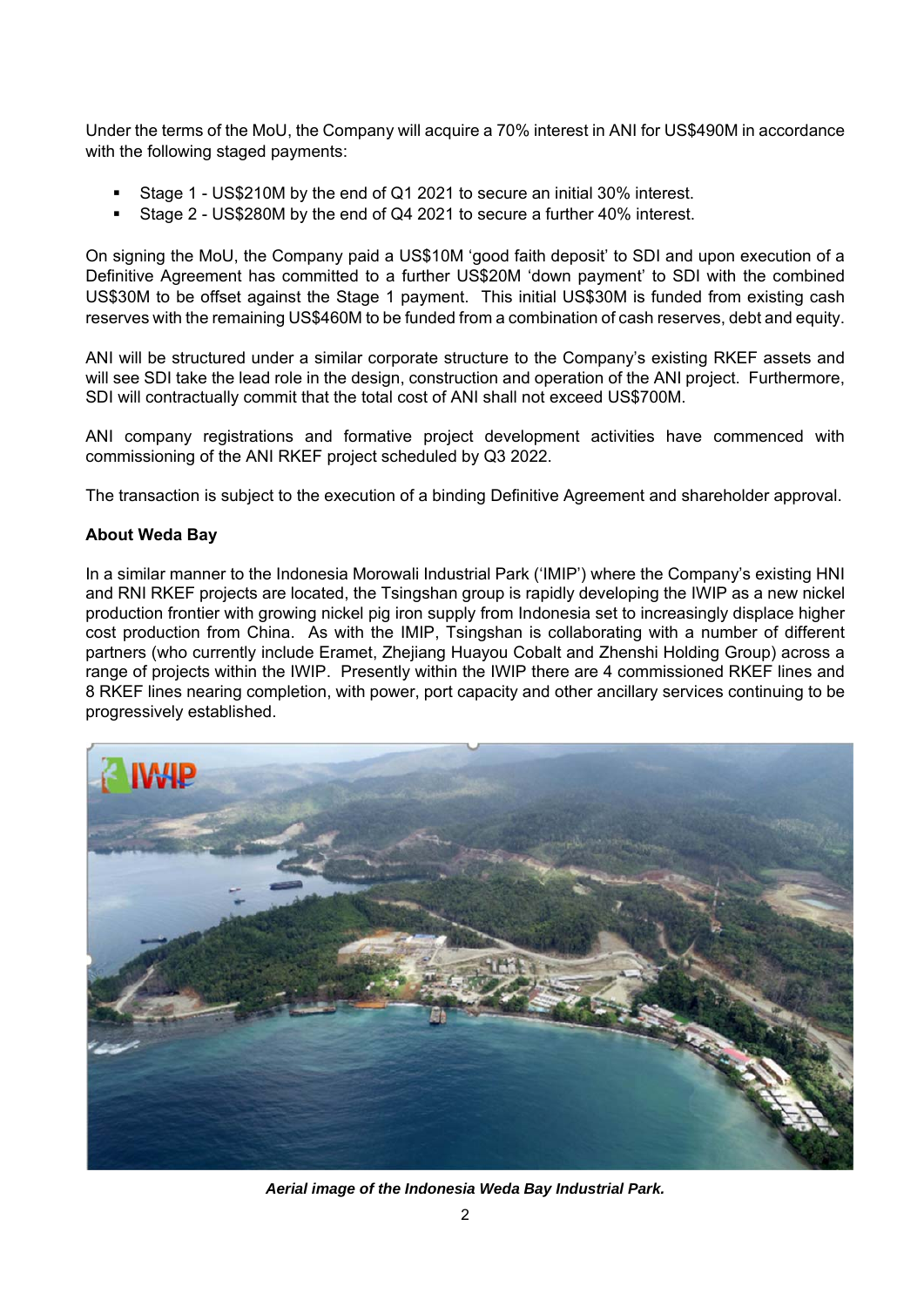

*Location of the Indonesia Weda Bay Industrial Park.* 

Commenting on the signing of the ANI MoU, Nickel Mines' Managing Director Justin Werner said:

*"We are extremely pleased for Nickel Mines to have been offered this opportunity for the next phase of growth for the Company to further strengthen its relationship with Tsingshan.* 

In addition to our existing RKEF assets within the IMIP, our commitment to the ANI project within the *Weda Bay Industrial Park will provide the Company with production footprints within what will be the two largest nickel production centres globally over the next 20 years. The acquisition of 70% of ANI will more than double Nickel Mines' attributable annual nameplate nickel metal production capacity and further cement Nickel Mines as a globally significant, low cost nickel producer.* 

*Once again, this transaction represents a compelling investment opportunity and comes at a valuation that we believe is unrivalled in the global nickel market. For little over 40% of our current market capitalisation we have the opportunity to double our nameplate production profile. With an exceptionally strong balance sheet and forecast strong operational cash flows from our existing RKEF projects, Nickel Mines is well positioned to optimally fund this transaction with a mix of cash reserves, debt and equity.* 

*We will now work expediently to progress this MoU to a Definitive Agreement over the coming weeks and look forward to keeping the market informed on this exciting next step in our journey."* 

## **For further information please contact**

Justin Werner Cameron Peacock +62 813 8191 2391 +61 439 908 732

Managing Director **Investor Relations and Business Development** jwerner@nickelmines.com.au **beider auces component community** cpeacock@nickelmines.com.au